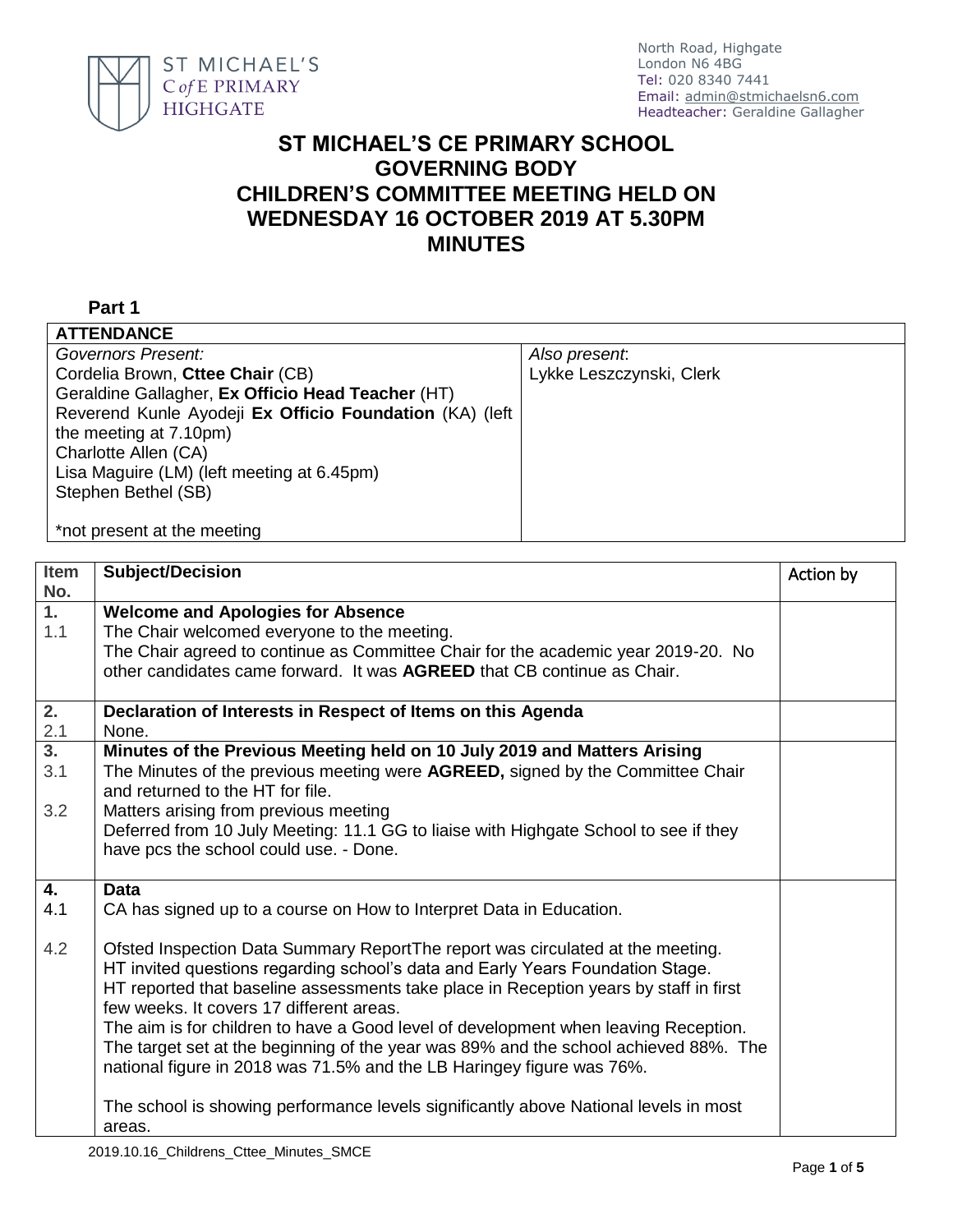

Π

|           | The school is a high attaining school that have high expectations of children to make at<br>least expected progress.<br>Governors asked if high achievers get stretched enough.<br>HT - Yes and talked to strategies used. In February 2019 the school attained the NACE<br>award – recognition of school wide commitment to high-quality provision for more able<br>learners, within the context of challenge for all.<br>National Year 1 phonics screening- three consecutive years 100% pass rate,.<br>Governors asked about Inspire Maths.<br>HT explained that Inspire maths had been used in KS1 with great results during the last |  |
|-----------|-------------------------------------------------------------------------------------------------------------------------------------------------------------------------------------------------------------------------------------------------------------------------------------------------------------------------------------------------------------------------------------------------------------------------------------------------------------------------------------------------------------------------------------------------------------------------------------------------------------------------------------------|--|
|           | year.<br>HT reported that the Reception class is doing really well and the TAPESTRY system is<br>excellent, and data can be shared with parents/carers.                                                                                                                                                                                                                                                                                                                                                                                                                                                                                   |  |
|           | In LB Haringey Black Caribbean and Turkish children form 'significant groups', though<br>these groups are not large enough in our school context to be seen as 'significant'.                                                                                                                                                                                                                                                                                                                                                                                                                                                             |  |
|           | Ofsted is looking at reading in primary school in general. The "love of reading" is<br>nurtured by this school.<br>The report software submitting reports to Ofsted automatically adds sentences triggered<br>by the stats submitted.                                                                                                                                                                                                                                                                                                                                                                                                     |  |
|           | Governors asked what HT would like to see in next year's report. HT said she would<br>like to see 100% of pupils attaining expected standard in reading                                                                                                                                                                                                                                                                                                                                                                                                                                                                                   |  |
|           | CB thanked HT and staff for the data extracts provided and for the in-depth knowledge<br>about and understanding of children's support needs to achieve their development<br>targets.                                                                                                                                                                                                                                                                                                                                                                                                                                                     |  |
| 5.<br>5.1 | <b>Ofsted</b><br>The school's last inspection was a one-day S8 Inspection with a recommendation that<br>the next one should be a two-day S5 Inspection within two years.<br>The new Ofsted handbook has a focus on curriculum.                                                                                                                                                                                                                                                                                                                                                                                                            |  |
|           | The grade may change at full inspection. The previous inspection level was 'very good'                                                                                                                                                                                                                                                                                                                                                                                                                                                                                                                                                    |  |
|           | Governors asked how governors can get trained to prepare for and take action on<br>Ofsted inspections. Governors were encouraged by HT to go on training sessions such<br>as those arranged by HEP. Book via GovHub portal.                                                                                                                                                                                                                                                                                                                                                                                                               |  |
|           | Governors asked how preparations were made last time.<br>CB said that Governors should be able to talk confidently about school matters including<br>stats and general information. Governors should attend school governor meetings<br>regularly and contribute to meetings sharing their different skills and competencies.                                                                                                                                                                                                                                                                                                             |  |
|           | CB said Governors will be asked to volunteer to meet with the inspectors.                                                                                                                                                                                                                                                                                                                                                                                                                                                                                                                                                                 |  |
|           |                                                                                                                                                                                                                                                                                                                                                                                                                                                                                                                                                                                                                                           |  |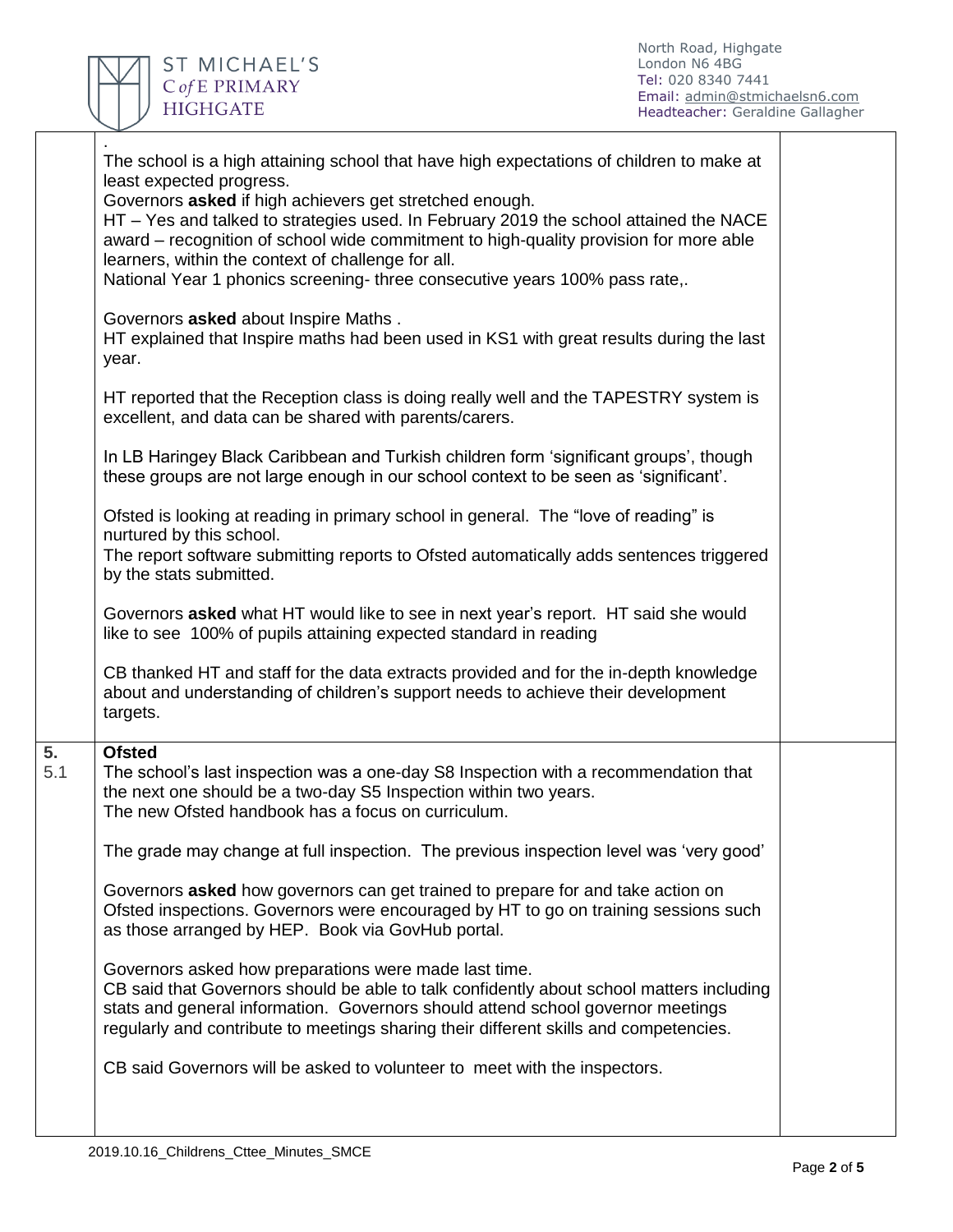

| 6.<br>6.1 | Self Evaluation Form (SEF) and Learning Improvement Plan (LIP)<br>HT encouraged Governors to study the SEF and LIP papers, circulated for FGB on 2<br>October 2019. Further copies available at this meeting on 16 October.<br>There is a case for statements at the 'Outstanding' level. Statements need to be both<br>accurate and as positive as possible showing all the school's achievements. |     |
|-----------|-----------------------------------------------------------------------------------------------------------------------------------------------------------------------------------------------------------------------------------------------------------------------------------------------------------------------------------------------------------------------------------------------------|-----|
| 6.2       | CB thanked HT for the excellent work on the two papers                                                                                                                                                                                                                                                                                                                                              |     |
| 6.3       | HT said the plans cascade into performance objectives for staff. HT invited questions.                                                                                                                                                                                                                                                                                                              |     |
| 6.4       | Governors asked what the timescale is for the Deputy HTs. HT said they are already in<br>post. Their offices have been moved near to each other to facilitate communication. .                                                                                                                                                                                                                      |     |
|           | Governors thanked HT for the excellent documents.                                                                                                                                                                                                                                                                                                                                                   |     |
| 6.5       | SB suggested rephrasing and strengthening the statements regarding clubs on page 2.                                                                                                                                                                                                                                                                                                                 | HT. |
| 6.6       | Governors asked why there seems to be no apparent plans for developments in English<br>and Math (page 3). It was suggested to make a note about the development work that<br>has already been done.                                                                                                                                                                                                 |     |
|           |                                                                                                                                                                                                                                                                                                                                                                                                     | HT  |
| 6.7       | HT thanked the meeting for their feedback.                                                                                                                                                                                                                                                                                                                                                          |     |
| 7.<br>7.1 | <b>Staffing Update</b><br>HT reported.<br>There are 3 Teachers in training<br>Year 6 has a vacancy for a High Level Teaching Assistant.<br>There is a new Assistant Site Manager. He is still in the probation period and came via<br>an agency.                                                                                                                                                    |     |
| 7.2       | CB thanked the office staff for their work on Safeguarding and explained that<br>administration in relation to staff safeguarding is a significant task.                                                                                                                                                                                                                                            |     |
| 8.        | <b>Staff Development and Training</b>                                                                                                                                                                                                                                                                                                                                                               |     |
| 8.1       | Personal staff development targets are linked to LIP and SEF (see above point 6) and<br>CPD is planned accordingly                                                                                                                                                                                                                                                                                  |     |
| 9.        | PE Premium and sports grant                                                                                                                                                                                                                                                                                                                                                                         |     |
| 9.1       | A paper had been prepared by PE Lead, Full proposals need to come to the Children's<br>Committee.                                                                                                                                                                                                                                                                                                   |     |
| 9.2       | The school has been using the pool at Highgate school, but it is currently being<br>refurbished. It is opening again in January 2020 and lessons can be started again.                                                                                                                                                                                                                              |     |
|           | Two PE lessons per week are part of the curriculum. A varied programme is required<br>with one lesson inside and one outside.<br>PE is delivered by the class teachers in KS1, and by a specialist PE teacher in KS2.                                                                                                                                                                               |     |
|           |                                                                                                                                                                                                                                                                                                                                                                                                     |     |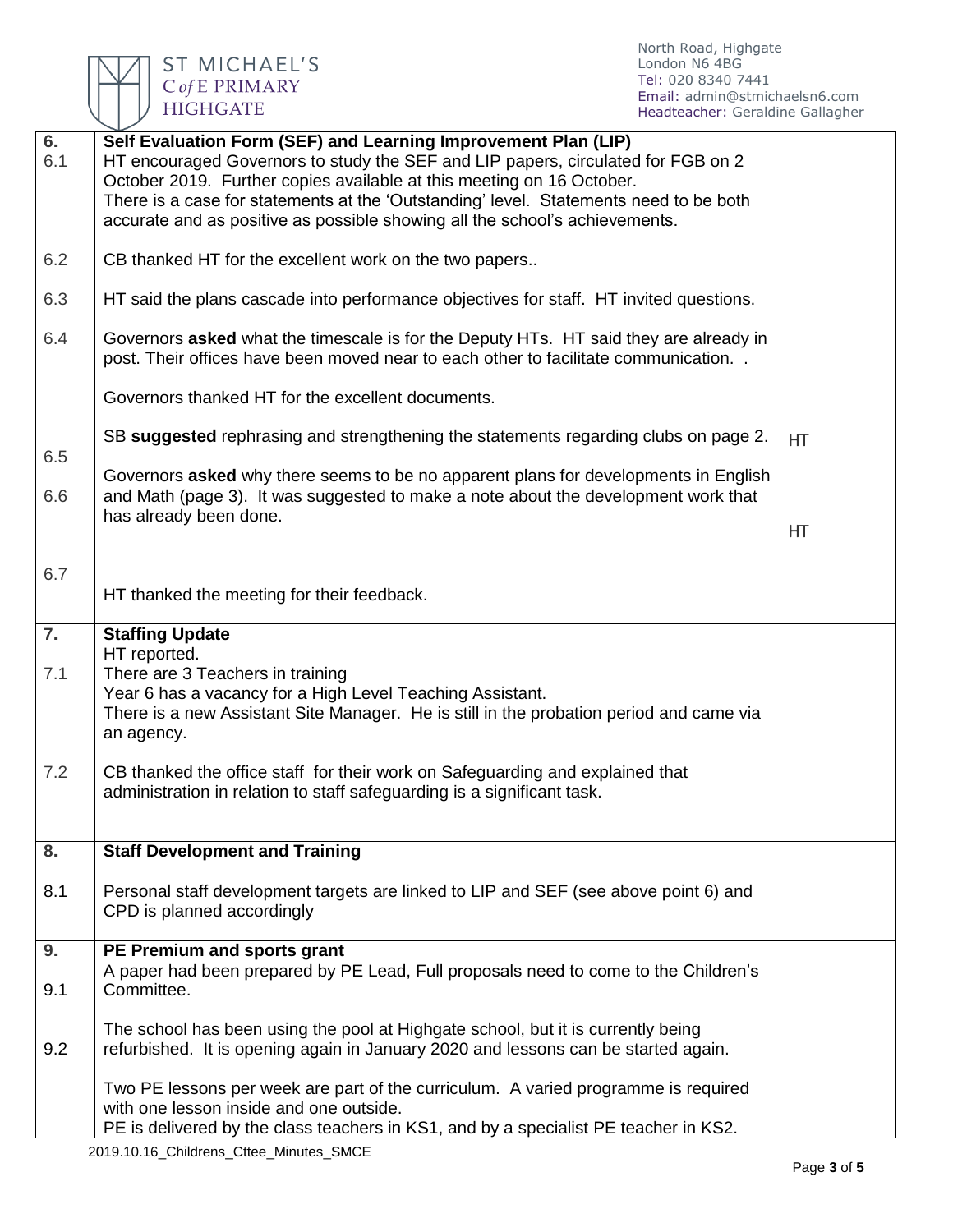

North Road, Highgate London N6 4BG Tel: 020 8340 7441 Email: [admin@stmichaelsn6.com](mailto:admin@stmichaelsn6.com) Headteacher: Geraldine Gallagher

| 9.3  | Governors supported the 'sports ambassadors'.<br>PE teaches leadership skills and responsibility.<br>There are currently a number of similar leaders such as Eco lambassadors working<br>with the geography lead, art ambassadors REambassadors.<br>In classrooms there are different leader posts ie Table Leaders.<br>The School Council is another great place to develop leadership skills. |                |
|------|-------------------------------------------------------------------------------------------------------------------------------------------------------------------------------------------------------------------------------------------------------------------------------------------------------------------------------------------------------------------------------------------------|----------------|
| 9.4  | HT said there is currently some thinking that in PE there should be an A Team and a B<br>Team in LB Haringey to represent schools and provide a more inclusive environment<br>and opportunities to excel.                                                                                                                                                                                       |                |
| 9.5  | Governors suggested non-competitive sports such as Tai Chi, and Yoga.<br>HT said that day to day school PE is not competitive.                                                                                                                                                                                                                                                                  |                |
|      | The school does mostly non-gender specific sport, but provides also 'girl's only' clubs to<br>enhance opportunity and confidence.                                                                                                                                                                                                                                                               |                |
|      | HT explained the paperThe PE Premium and Sports grant was AGREED subject to<br>copmpletion of the last column.<br>Governors thanked Michael and HT for their work on this paper.                                                                                                                                                                                                                | <b>PE LEAD</b> |
|      |                                                                                                                                                                                                                                                                                                                                                                                                 |                |
| 10.  | <b>Pupil Premium</b>                                                                                                                                                                                                                                                                                                                                                                            |                |
| 10.1 | HT spoke to the paper<br>PP funding can be spent on non-qualifying students if part of the group is being taught<br>by for instance a higher level teaching assistant.                                                                                                                                                                                                                          |                |
| 10.2 | KA reminded the meeting that the charity he mentioned at the FGB that works with 'the<br>poor of Highgate' is next meeting on 12 November 2019 and that applications should be<br>received prior to this date. Applications should detail what the funding is for and how<br>much is required.                                                                                                  | HT             |
| 10.3 | PP funding plan agreed It was AGREED to put the PP policy on the school website.                                                                                                                                                                                                                                                                                                                | HT             |
|      | All pupils get free school meals until year 2 Universal free School meals. After year 2<br>parents must register for free school meals and PP funding.                                                                                                                                                                                                                                          |                |
| 11.  | <b>Any Other Business</b>                                                                                                                                                                                                                                                                                                                                                                       |                |
| 11.1 | Attendance                                                                                                                                                                                                                                                                                                                                                                                      |                |
|      |                                                                                                                                                                                                                                                                                                                                                                                                 |                |